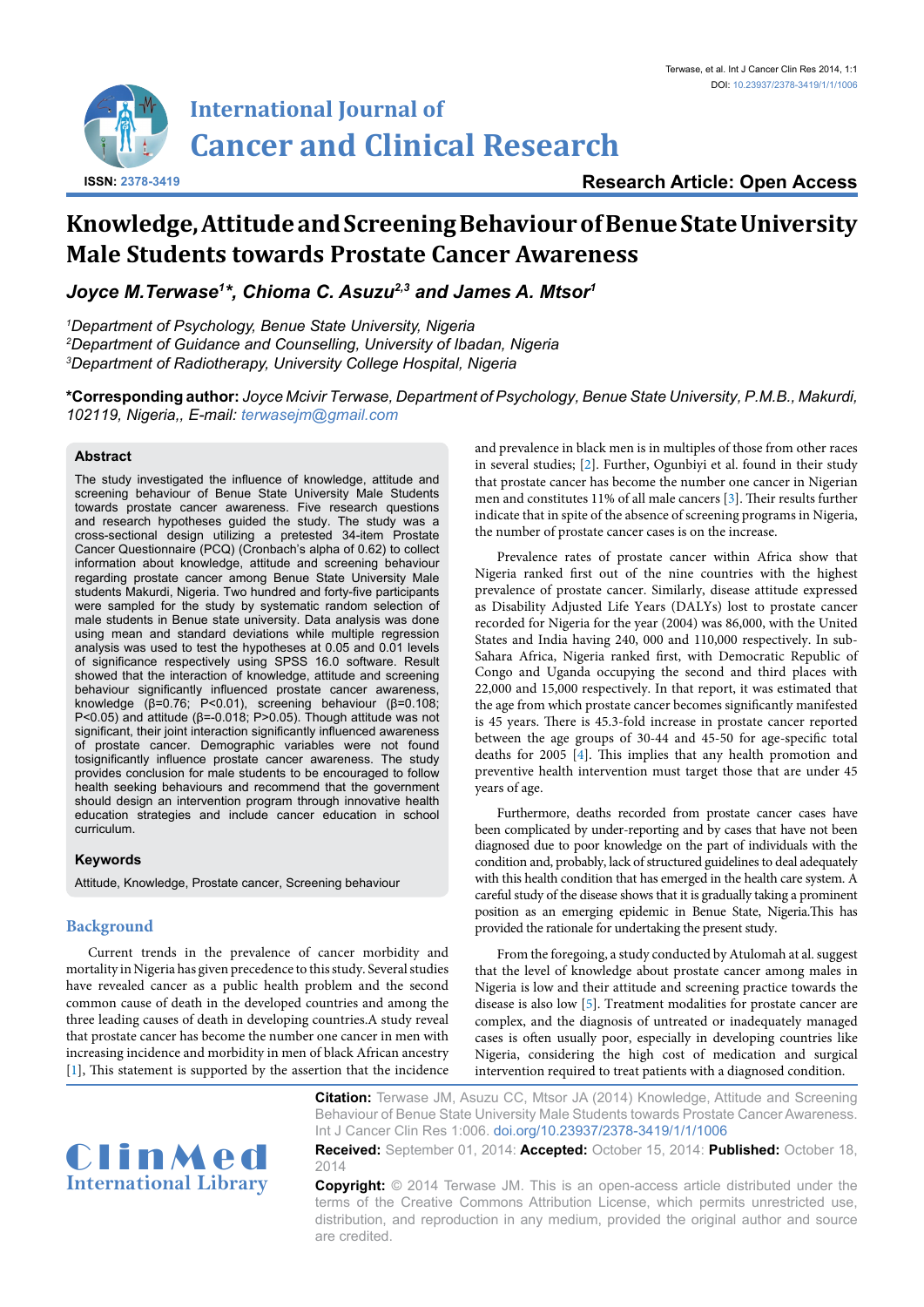Therefore, measures for controlling onset of prostate cancer and even other cancers is screening. According to Atulomah, et al. (2010), prostate screening among men has value in predicting how individuals are likely to respond if an intervention is designed to stimulate screening behaviour among men through innovative health education strategies emphasizing intensive cognitive and health promotion activities to improve their knowledge of the disease and the benefits of screening [\[5\]](#page-3-3). Screening is aimed at diagnosing disease at an early state before symptoms start. This makes cancer easier to treat and is likely to be curable [[6](#page-3-5)]. Two tests are commonly used to screen for prostate cancer-Digital Rectal Examination (DRE) and Prostate Specific Antigen PSA test. DRE is when a doctor or nurse examines the prostate by putting a gloved, imbricated finger into the rectum to estimate the size of the prostate and feel for lumps or other abnormalities. PSA test measures the level of PSA in the blood. PSA is a substance made by the prostate. The level of PSA in the blood can be higher in men who have prostate cancer [[7](#page-3-6)]. The only test that can fully confirm the diagnosis of prostate cancer is a biopsy; the removal of a small piece of the prostate for microscopic examination. However, prior to biopsy less invasive testing can be conducted [\[8](#page-3-7)]. Ultrasound (US) and Magnetic Resonance Imaging (MRI) are the two main imaging methods used for prostate cancer detection.

More so, for prostate screening among men, the health belief model has value in predicting how individuals are likely to respond if an intervention is designed to stimulate screening behaviour among men through innovative health education strategies emphasizing intensive cognitive and health promotion activities to improve their knowledge of the disease and the benefits of screening [[5](#page-3-3)].

As at 2011, prostate cancer was the second most frequently diagnosed cancer and the sixth leading cause of cancer death in male worldwide [[9\]](#page-3-8). Prostate cancer is fraught with both physical and psychological symptomatology. Depression, anxiety, stress, fatigue, pain and psychosocial factors all affects the patient with prostate cancer. Impotence, erectile dysfunction, sexual issues and incontinence in these patients complicate matters further. Depression has been strongly correlated to fatigue and pain as symptoms in prostate cancer [[10](#page-3-9)].

According to Atulomah et al. 2010, levels of awareness about prostate cancer among men is low while the level of perception is just above average and screening behaviour is very low. Education has a role to play in prostate cancer related knowledge [[11\]](#page-3-10). Using data derived from WHO documents, it has been possible to provide the necessary evidence for profiling prostate cancer in Nigeria as an emerging epidemic. Males are most susceptible to prostate cancer just as females are most susceptible to breast and cervical cancers. It is therefore imperative to explore the knowledge, attitude and the screening behaviour of Benue state university male students towards prostate cancer.

From the fore going therefore it could be postulated that:

i. Knowledge will significantly influence prostate cancer awareness among male students of Benue State University.

ii. Attitude will significantly influence prostate cancer awareness among male students of Benue State University.

iii. Screening behaviour will significantly influence prostate cancer awareness among students of Benue State University.

iv. Knowledge, attitude and screening behaviour will jointly, independently and significantly influence prostate cancer awareness among male students of Benue State University.

v. Age, religion, educational level and marital status will jointly, independently and significantly influence prostate cancer awareness among male students of Benue State University.

# **Method**

### **Design**

The study employed a cross sectional survey approach in investigating the knowledge, attitude and screening behaviour of male students of Benue state university towards prostate cancer awareness.

#### **Participants**

The participants were two hundred and forty-five (245) male students of Benue state university. The participants who were selected from the university consisted of 205 (83.7%) singles, 31(12.7%) married, 2(0.8%) separated 5(2%) did not indicate their marital status their ages ranged from 18-52 years with the mean age of 25.37. 221(90.2%) indicated that they were Christians, 8(3.3%) were Muslims, 5(2%) were traditional worshipers, 1(0.4%) were from other religions while 10(4.1%) of the respondents did not indicate their religious affiliation. Also 7(2.9%) of the respondents were in 100 level, 35(14.3%) were 200 level, 115(46.9%) of the respondents were 300 level while 88(35.9%) were in 400 level. Importantly also, the data showed that 80(32.7%) of the respondents were from the faculty of social sciences, 25(10.2%) were from the faculty of management science, 30(12.2%) were from the faculty of Arts, 28(11.4%) were from the faculty of law 18(7.3%) were from the faculty of science, 42(17.1%) were from the faculty of education, also 21(8.6%) of the respondents were from college of health science while 1(0.4%) of the respondents did not indicate the faculty.

#### **Instrument**

The instrument used for the study was a questionnaire tagged: Knowledge, Attitude and Screening Behaviour Questionnaire (KASBQ). The first section assessed the demographic characteristics of the participants; these include age, marital status, religion, educational level and occupation. Section B of the questionnaire assessed knowledge about prostate cancer, section C assessed attitude towards prostate cancer while section D assessed screening behaviour towards prostate cancer. The prostate cancer questionnaire was adapted from Atulomah et al, 2010 having found to be culture friendly [[5](#page-3-3)]. The reliability coefficient (Cronbach Alpha) of the prostate cancer questionnaire was 0.62.

#### **Procedure**

A total number of 250 questionnaires were administered to the participants in their various faculties (7 Faculties of Benue State University) with at least one department from each faculty represented. The researcher instructed the participants to complete all items on the questionnaire. The questionnaires were administered to participants who were cooperative, and willing to volunteer information. However, some were not willing, demanding for incentives. Out of the 250 questionnaires administered, 245 were properly completed and returned after 2 weeks. Therefore, 245 (98%) of the questionnaires were considered for analysis.

# **Data Analysis**

The data gathered in this study was analyzed using statistical package for social science (SPSS version 16.0). In the SPSS, mean and standard deviations were used to describe the data while multiple regression analysis was used to measure the influence of the independent variables on prostate cancer awareness. The level of significance was 0.05 and 0.01 alpha levels.

#### **Results**

The mean scores of the respondents' demographic characteristics are shown in [table 1](#page-2-0) while a regression table for main and interaction effects of knowledge, attitude and screening behaviour towards prostate cancer is shown on [table 2](#page-2-1). [Table 3](#page-2-2) is a Regression table for main and interaction effects of demographic factors on prostate cancer awareness among Benue state university male students.

The above table reveals that 25.37 was the mean age of participants with a minimum of 18 and a maximum of 52 the SD was 4.084. Marital status had 1 as the minimum and 4 as the maximum and a mean score of 1.17 with a standard deviation of 0.457, the minimum of 1 was scored for religion and a maximum of 4, while the mean score was 1.09 with a Standard Deviation of 0.387. A minimum score of 1 was given to Educational level with a maximum of 4 and a mean score of 3.16 with 0.770 Standard Deviation. The scores for faculty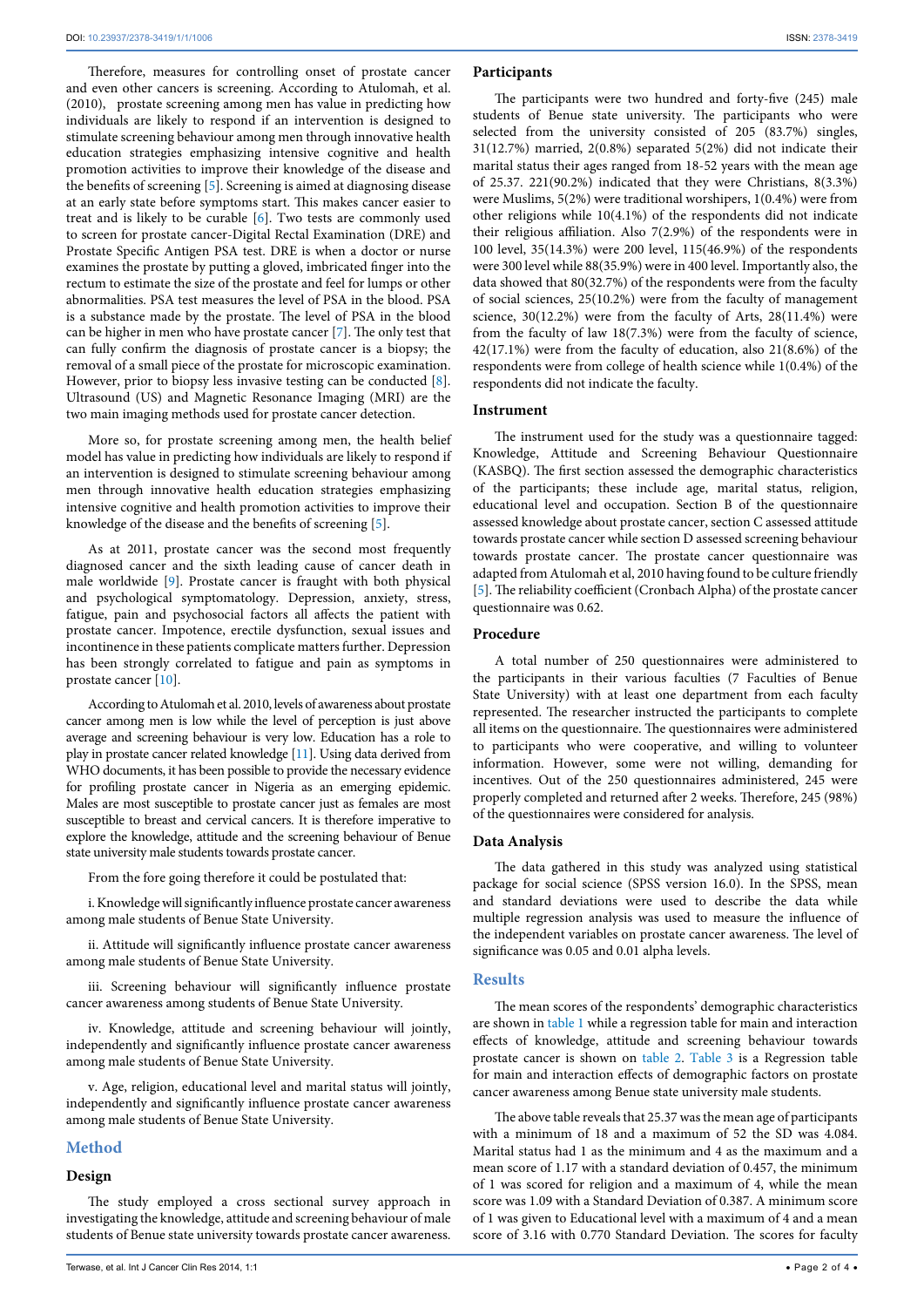<span id="page-2-0"></span>

| <b>Table 1:</b> Mean and Standard Deviation of the Variables. |  |  |
|---------------------------------------------------------------|--|--|
|---------------------------------------------------------------|--|--|

| Variables             | Total Number Minimum Maximum Mean Standard |    |    |       | <b>Deviation</b> |
|-----------------------|--------------------------------------------|----|----|-------|------------------|
| Age                   | 220                                        | 18 | 52 | 25.37 | 4.084            |
| <b>Marital status</b> | 240                                        |    | 4  | 1 1 7 | 0.457            |
| Religion              | 235                                        |    | 4  | 1.09  | 0.387            |
| Educational level     | 245                                        |    | 4  | 3.16  | 0.770            |
| Faculty               | 244                                        |    |    | 3.36  | 2.153            |

<span id="page-2-1"></span>**Table 2:** Regression table for main and interaction effects of knowledge, attitude and screening behaviour of Benue state university male students towards prostate cancer awareness.

| Variables             | R     | $\mathbb{R}^2$ | F       | ß       |                      | Significance |
|-----------------------|-------|----------------|---------|---------|----------------------|--------------|
| Constant              | 0.807 | 0.650          | 136.464 |         | $-4.706"$            | 0.000        |
| Knowledge             |       |                |         | .761    | 16.328"              | .000         |
| Attitude              |       |                |         | $-.018$ | - 417                | .677         |
| Screening<br>behavior |       |                |         | .108    | $2.448$ <sup>*</sup> | .015         |

Note:  $\dot{ }$  = P<.05;  $\dot{ }$  = P<.01.

<span id="page-2-2"></span>**Table 3:** Regression table for main and interaction effects of demographic factors on prostate cancer awareness among Benue state university male students.

| Variables                | R    | $\mathbb{R}^2$ | F     | β       |         | Significance |
|--------------------------|------|----------------|-------|---------|---------|--------------|
| Constant                 | .164 | .027           | 1.356 |         | 2.728   | .007         |
| Age                      |      |                |       | .026    | .343    | .732         |
| <b>Marital Status</b>    |      |                |       | .146    | 1.823   | .070         |
| Religion                 |      |                |       | $-.069$ | $-.890$ | .375         |
| <b>Educational Level</b> |      |                |       | .072    | .995    | .321         |

show a minimum of 1 and a maximum of 7 with 3.36 mean score and 2.153 standard Deviation.

The results of regression analyses revealed that among the variables tested in the study, knowledge ( $β=0.761; P<.01$ ) significantly predisposes someone to prostate cancer which is consistent with hypothesis one of the study. However, attitude (β=-.018; P>.05) negatively but significantly influences prostate cancer, consistent with hypothesis two of the study. Screening behaviour ( $\beta$ =.108; P<.05) was found to significantly influence prostate cancer consistent with hypothesis three. This result indicates that knowledge, attitude and screening behaviour jointly and significantly influence prostate cancer awareness which is consistent with hypothesis four of the study.

The results of regression analyses revealed that all the demographic factors were not found to influence prostate cancer awareness in the study. Hypothesis five was not supported by the result.

# **Discussion**

This result indicate that knowledge and screening behaviour of male students of Benue state university will influence or predispose them to prostate cancer. Demographic variables were found not to influence prostate cancer in the study.

An examination or results of regression analysis reveals that knowledge contributed the greatest percentage to the influence of prostate cancer awareness among variables measured in this study. This finding is supported by Asuzu et al. who evaluated the University of Ibadan teaching and non-teaching staff and concluded that education has a role to play in prostate cancer related knowledge [[11](#page-3-10)]. This finding also agrees with Atulomah et al. and Ukoli at al. in their study on specific knowledge related to prostate cancer which reviewed that the specific knowledge related to prostate cancer is low [[12](#page-3-11)]. This could mean that participants who are students have the knowledge of prostate cancer because of their course of study while some other ones do not have this knowledge due to the course they are studying. This implies that for those that have knowledge about prostate cancer as a result of their course of study, they are influenced positively (that is they are less prone to having prostate cancer) while those who do not have knowledge about prostate cancer due to the course of study are influenced negatively (that is they are prone to having prostate cancer).

Regression result also reveals that attitude contributed negatively to the influence of prostate cancer. This finding is contrary to the findings which indicate that men show an attitude of worry about prostate cancer diagnostic outcomes when they had PSA testing with urologic symptoms at the time of the test [[13](#page-3-12)]. Participants in this study indicate no worry about vulnerability to prostate cancer even though they have knowledge about prostate cancer, this is probably because they have not yet attained the at risk age.

Participants in the study indicated low level of screening behaviour for prostate cancer. Results show that screening behaviour contributed 10.8% influence to prostate cancer. This is in support to Etziomi et al. finding which indicate that screening account so much of observed chop in prostate cancer morality [\[14\]](#page-3-13). This finding is in support of the result of Atulomah 2010, which shows that screening behavior has value in predicting how individual are likely to respond if an intervention is designed to stimulate the behaviour among men through innovative health education strategies.

The interaction of knowledge, attitude and screening behaviour to the influence of vulnerability to prostate cancer was statistically significant even though attitude was not significant, their interaction effect was significant. Regression results of this study reveals that the interaction of knowledge, attitude and screening behaviour significantly predispose participants to prostate cancer. This shows that the level of knowledge about prostate cancer will determine the attitude you can put towards the disease which will consequently determine your screening behaviour towards prostate cancer. From this study, knowledge contributed 76.1%, attitude 1.8%, while screening behaviour contributed 10.8% towards vulnerability to prostate cancer. Support for this finding can be traced to Asuzu and Obeke, (2012) whose study suggested the need to organize enlightenment programs that will encourage men to go for screening. The study also reveals that education has a role to play in prostate cancer related knowledge. Atulomah et al. (2010), also asserts that the level of awareness about prostate cancer among men is low while the level of perception is just about average and screening behaviour is very low; accounting for the high prevalence rate of prostate cancer.

Finally, the assertion that, age, religion, educational level and marital status will jointly, independently and significantly influence prostate cancer was not supported by the study. This is likely to be as a result of the fact that the participants in this study are not at the at risk age in terms of the age which was found to contribute only 2.6%, also for the marital status, there was a skewed result since majority of the participants were below the age of marriage. Although marital status contributed 14.6%, it is found not to influence vulnerability to prostate cancer in the study. For educational level, all the participants are undergraduates studying at different levels; therefore, they are all assumed to having a good educational background. Generally, the joint and independent influence of these demographic variables is seen to have been as a result of the skewed part of the variables in the study. This finding is contrary to the work of Webb, Linda, & James, (2006) which utilized focus group discussions and found the group expressing apprehensions towards prostate cancer screening, including feelings of vulnerability, compromised manhood, and discomfort [[15](#page-3-14)]. They also shared motivators for screening, including female significant others, physician recommendations, early education and church influence. For Webb et al, (2006), eligibility for participation criteria for males was age;  $\geq 40$  years. In their study, Webb et al made use of female groups and male groups, both of which voiced the influence of female significant others, seen as key motivators for their husbands. According to their study education was very important factor and the church was mentioned as key to disseminating information on prostate cancer screening and encouraging members to be screened.

The implication of the findings in this study is that, there is a great influence of knowledge and screening behavour towards prostate cancer. This means that the more knowledge an individual has on the disease, the less chances of contacting the disease and that screening behavour, which is getting screened or not screened could predispose someone to prostate cancer. The attitude of men towards